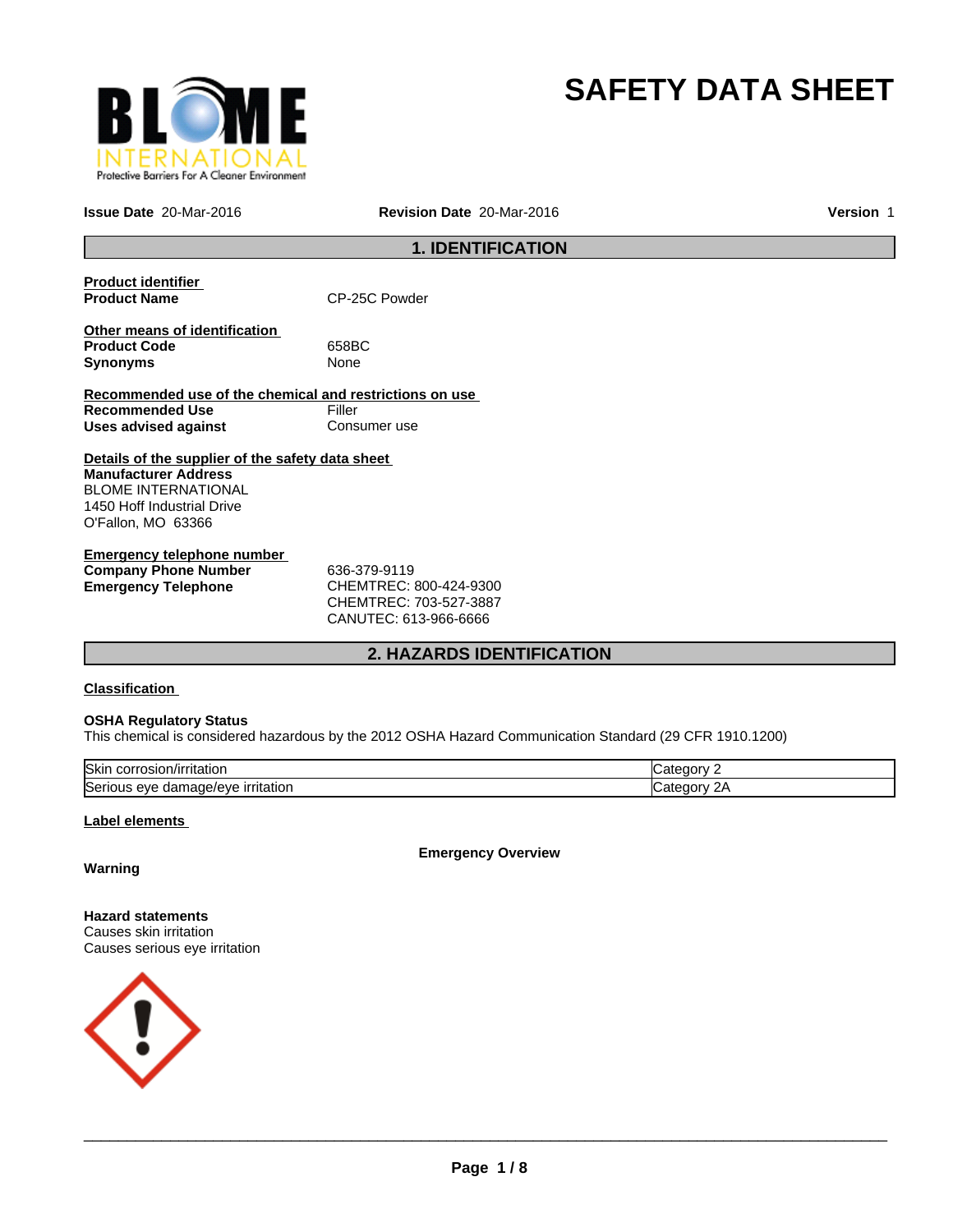**Appearance** powder **Physical state** Solid **Odor** None

 $\overline{\phantom{a}}$  ,  $\overline{\phantom{a}}$  ,  $\overline{\phantom{a}}$  ,  $\overline{\phantom{a}}$  ,  $\overline{\phantom{a}}$  ,  $\overline{\phantom{a}}$  ,  $\overline{\phantom{a}}$  ,  $\overline{\phantom{a}}$  ,  $\overline{\phantom{a}}$  ,  $\overline{\phantom{a}}$  ,  $\overline{\phantom{a}}$  ,  $\overline{\phantom{a}}$  ,  $\overline{\phantom{a}}$  ,  $\overline{\phantom{a}}$  ,  $\overline{\phantom{a}}$  ,  $\overline{\phantom{a}}$ 

# **Precautionary Statements - Prevention**

Wash face, hands and any exposed skin thoroughly after handling Wear protective gloves/protective clothing/eye protection/face protection

### **Precautionary Statements - Response**

IF IN EYES: Rinse cautiously with water for several minutes. Remove contact lenses, if present and easy to do. Continue rinsing If eye irritation persists: Get medical advice/attention IF ON SKIN: Wash with plenty of soap and water If skin irritation occurs: Get medical advice/attention Take off contaminated clothing and wash before reuse

# **Hazards not otherwise classified (HNOC)**

Powdered material may form explosive dust-air mixtures

#### **Other Information**

Harmful to aquatic life with long lasting effects. Harmful to aquatic life.

#### **Unknown acute toxicity**

0% of the mixture consists of ingredient(s) of unknown toxicity

# **3. COMPOSITION/INFORMATION ON INGREDIENTS**

# **Substance**

Not applicable

#### **Mixture**

| <b>Chemical Name</b>      | <b>CAS No</b> | Weight-%   |
|---------------------------|---------------|------------|
| Calcined Petroleum Coke * | 64743-05-1    | $60 - 100$ |
| Sulfamic acid *           | 5329-14-6     | $10 - 30$  |
| Zinc chloride *           | 7646-85-7     | . - ಒ      |

\*The exact percentage (concentration) of composition has been withheld as a trade secret.

# **4. FIRST AID MEASURES**

#### **Description of first aid measures**

| <b>General advice</b>                                       | If symptoms persist, call a physician. Do not breathe dust/fume/gas/mist/vapors/spray. Do<br>not get in eyes, on skin, or on clothing.                                                                                       |  |  |  |
|-------------------------------------------------------------|------------------------------------------------------------------------------------------------------------------------------------------------------------------------------------------------------------------------------|--|--|--|
| Eye contact                                                 | Immediately flush with plenty of water. After initial flushing, remove any contact lenses and<br>continue flushing for at least 15 minutes. Keep eye wide open while rinsing. If symptoms<br>persist, call a physician.      |  |  |  |
| <b>Skin contact</b>                                         | Wash off immediately with soap and plenty of water while removing all contaminated<br>clothes and shoes. If skin irritation persists, call a physician.                                                                      |  |  |  |
| <b>Inhalation</b>                                           | Remove to fresh air. If breathing is irregular or stopped, administer artificial respiration.<br>Avoid direct contact with skin. Use barrier to give mouth-to-mouth resuscitation. If<br>symptoms persist, call a physician. |  |  |  |
| Ingestion                                                   | If swallowed, call a poison control center or physician immediately. Rinse mouth. Do not<br>induce vomiting without medical advice.                                                                                          |  |  |  |
| Self-protection of the first aider                          | Use personal protective equipment as required.                                                                                                                                                                               |  |  |  |
| Most important symptoms and effects, both acute and delayed |                                                                                                                                                                                                                              |  |  |  |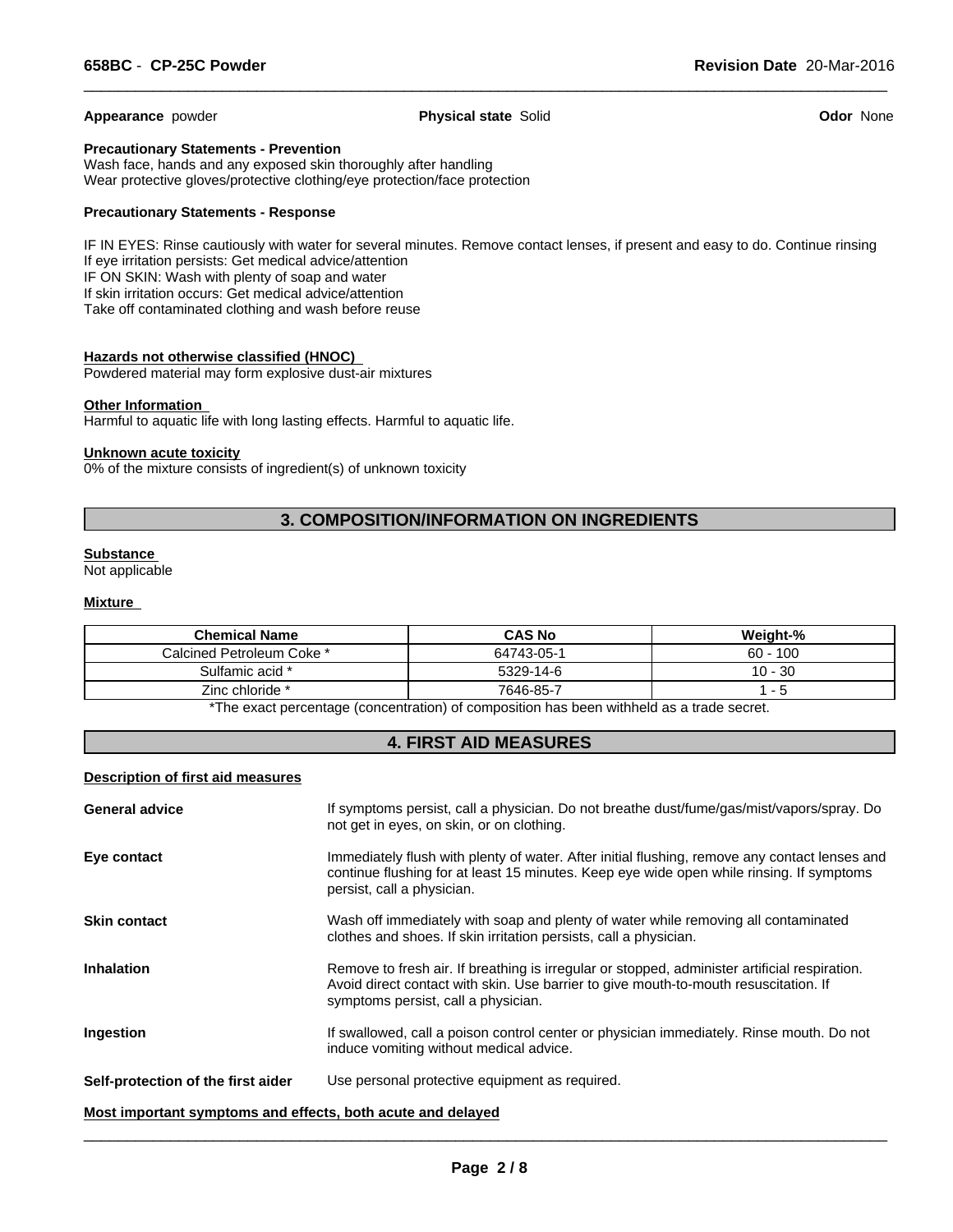# **Symptoms** May cause redness and tearing of the eyes. May cause skin irritation. Redness. Coughing and/ or wheezing. **Indication of any immediate medical attention and special treatment needed Note to physicians** Treat symptomatically. **5. FIRE-FIGHTING MEASURES**

# **Suitable extinguishing media**

Use extinguishing measures that are appropriate to local circumstances and the surrounding environment. Dry chemical, soda ash, lime or sand. Water spray (fog).

**Unsuitable extinguishing media** Use water spray or fog; do not use straight streams.

# **Specific hazards arising from the chemical**

Thermal decomposition can lead to release of irritating and toxic gases and vapors.

**Explosion data** 

**Sensitivity to Mechanical Impact** None.

**Sensitivity to Static Discharge** Fine dust dispersed in air, in sufficient concentrations, and in the presence of an ignition source is a potential dust explosion hazard.

 $\overline{\phantom{a}}$  ,  $\overline{\phantom{a}}$  ,  $\overline{\phantom{a}}$  ,  $\overline{\phantom{a}}$  ,  $\overline{\phantom{a}}$  ,  $\overline{\phantom{a}}$  ,  $\overline{\phantom{a}}$  ,  $\overline{\phantom{a}}$  ,  $\overline{\phantom{a}}$  ,  $\overline{\phantom{a}}$  ,  $\overline{\phantom{a}}$  ,  $\overline{\phantom{a}}$  ,  $\overline{\phantom{a}}$  ,  $\overline{\phantom{a}}$  ,  $\overline{\phantom{a}}$  ,  $\overline{\phantom{a}}$ 

## **Protective equipment and precautions for firefighters**

As in any fire, wear self-contained breathing apparatus pressure-demand, MSHA/NIOSH (approved or equivalent) and full protective gear. Cool containers / tanks with water spray. Burning produces heavy smoke. Avoid runoff to waterways and sewers.

# **6. ACCIDENTAL RELEASE MEASURES**

|                                                                                                                                                                 | Personal precautions, protective equipment and emergency procedures                                                                                                      |  |  |
|-----------------------------------------------------------------------------------------------------------------------------------------------------------------|--------------------------------------------------------------------------------------------------------------------------------------------------------------------------|--|--|
| <b>Personal precautions</b><br>Ensure adequate ventilation, especially in confined areas. Avoid creating dust. Material<br>becomes extremely slippery when wet. |                                                                                                                                                                          |  |  |
| <b>Environmental precautions</b>                                                                                                                                |                                                                                                                                                                          |  |  |
| <b>Environmental precautions</b>                                                                                                                                | Prevent entry into waterways, sewers, basements or confined areas. Do not flush into<br>surface water or sanitary sewer system.                                          |  |  |
| Methods and material for containment and cleaning up                                                                                                            |                                                                                                                                                                          |  |  |
| <b>Methods for containment</b>                                                                                                                                  | Prevent further leakage or spillage if safe to do so.                                                                                                                    |  |  |
| Methods for cleaning up                                                                                                                                         | Use personal protective equipment as required. Sweep up and shovel into suitable<br>containers for disposal. Avoid creating dust. Clean contaminated surface thoroughly. |  |  |
|                                                                                                                                                                 | <b>7. HANDLING AND STORAGE</b>                                                                                                                                           |  |  |

| Precautions for safe handling |
|-------------------------------|
|-------------------------------|

| Advice on safe handling | Avoid contact with skin, eyes or clothing. Use personal protective equipment as required.<br>Wash contaminated clothing before reuse. Do not breathe dust/fume/gas/mist/vapors/spray. |
|-------------------------|---------------------------------------------------------------------------------------------------------------------------------------------------------------------------------------|
|                         | Do not eat, drink or smoke when using this product.                                                                                                                                   |

# **Conditions for safe storage, including any incompatibilities**

| <b>Storage Conditions</b> | Keep container tightly closed in a dry and well-ventilated place. Keep out of the reach of<br>children. |
|---------------------------|---------------------------------------------------------------------------------------------------------|
|                           |                                                                                                         |

**Incompatible materials** Strong oxidizing agents.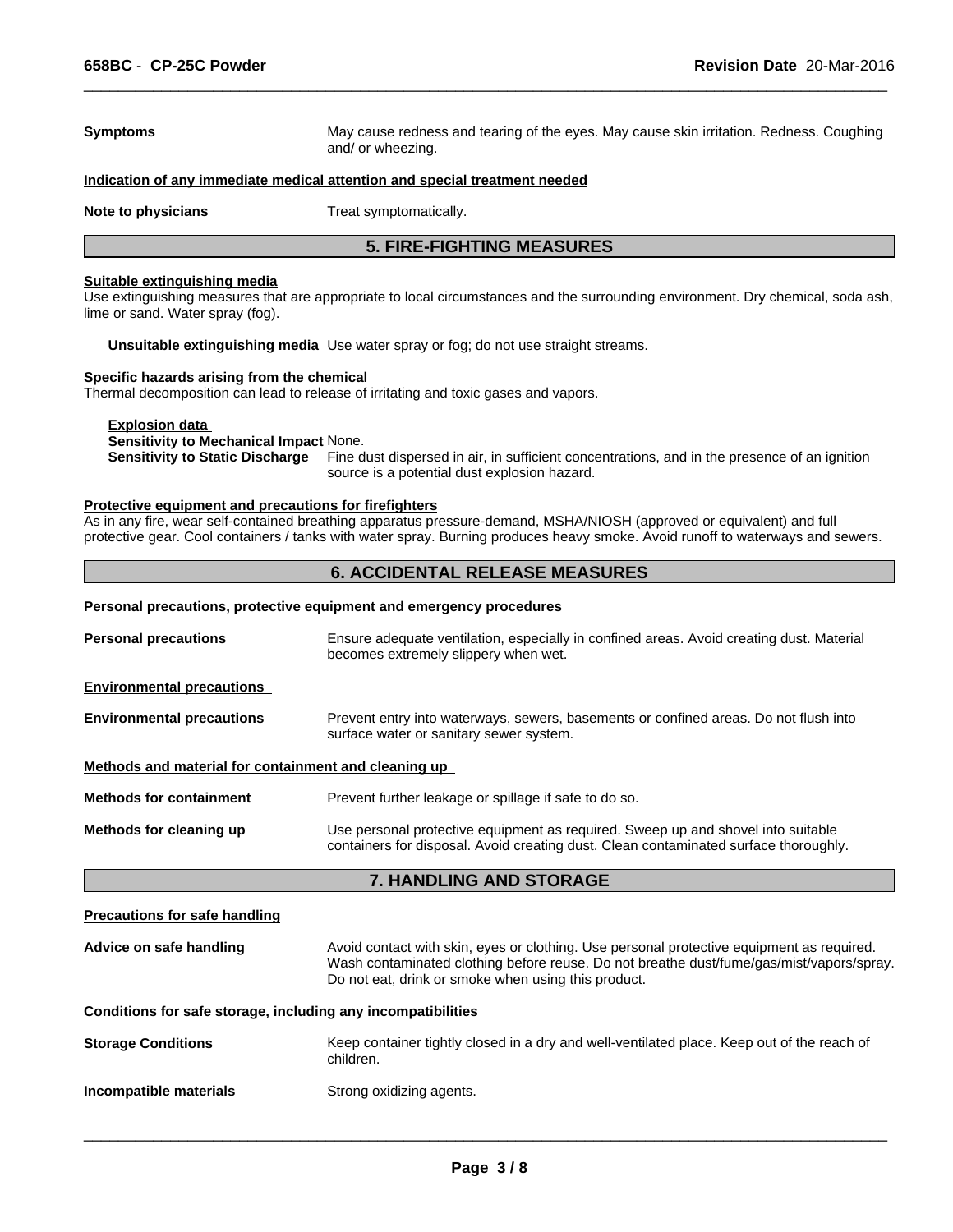# **8. EXPOSURE CONTROLS/PERSONAL PROTECTION**

 $\overline{\phantom{a}}$  ,  $\overline{\phantom{a}}$  ,  $\overline{\phantom{a}}$  ,  $\overline{\phantom{a}}$  ,  $\overline{\phantom{a}}$  ,  $\overline{\phantom{a}}$  ,  $\overline{\phantom{a}}$  ,  $\overline{\phantom{a}}$  ,  $\overline{\phantom{a}}$  ,  $\overline{\phantom{a}}$  ,  $\overline{\phantom{a}}$  ,  $\overline{\phantom{a}}$  ,  $\overline{\phantom{a}}$  ,  $\overline{\phantom{a}}$  ,  $\overline{\phantom{a}}$  ,  $\overline{\phantom{a}}$ 

# **Control parameters**

# **Exposure Guidelines** .

| <b>Chemical Name</b>       | <b>ACGIH TLV</b>                                      | <b>OSHA PEL</b>     | <b>NIOSH IDLH</b>                                                                                                |
|----------------------------|-------------------------------------------------------|---------------------|------------------------------------------------------------------------------------------------------------------|
| Zinc chloride<br>7646-85-7 | STEL: 2 mg/m <sup>3</sup> fume<br>TWA: 1 $mq/m3$ fume | TWA: 1 $mq/m3$ fume | IDLH: $50 \text{ mg/m}^3$ fume<br><b>TWA: 1</b><br>$\mid$ ma/m $^3$<br>fume<br>STEL: 2 ma/m <sup>3</sup><br>fume |

*NIOSH IDLH Immediately Dangerous to Life or Health*

# **Appropriate engineering controls**

| <b>Engineering Controls</b> | Showers              |  |
|-----------------------------|----------------------|--|
|                             | Eyewash stations     |  |
|                             | Ventilation systems. |  |

# **Individual protection measures, such as personal protective equipment**

| <b>Eye/face protection</b>            | Wear safety glasses with side shields (or goggles).                                                                                                                                                                                                                                                                              |  |
|---------------------------------------|----------------------------------------------------------------------------------------------------------------------------------------------------------------------------------------------------------------------------------------------------------------------------------------------------------------------------------|--|
| Skin and body protection              | Wear protective gloves and protective clothing.                                                                                                                                                                                                                                                                                  |  |
| <b>Respiratory protection</b>         | If exposure limits are exceeded or irritation is experienced, NIOSH/MSHA approved<br>respiratory protection should be worn. Positive-pressure supplied air respirators may be<br>required for high airborne contaminant concentrations. Respiratory protection must be<br>provided in accordance with current local regulations. |  |
| <b>General Hygiene Considerations</b> | Handle in accordance with good industrial hygiene and safety practice.                                                                                                                                                                                                                                                           |  |

# **9. PHYSICAL AND CHEMICAL PROPERTIES**

### **Information on basic physical and chemical properties**

| <b>Physical state</b><br>Appearance<br>Color | Solid<br>powder<br>black | Odor<br><b>Odor threshold</b> | None<br>No information available |
|----------------------------------------------|--------------------------|-------------------------------|----------------------------------|
| <b>Property</b>                              | <b>Values</b>            | Remarks • Method              |                                  |
| рH                                           | No information available | Not applicable                |                                  |
| Melting point / freezing point               | No information available |                               |                                  |
| Boiling point / boiling range                | 2000 °C / 3632 °F        |                               |                                  |
| <b>Flash point</b>                           | No information available |                               |                                  |
| <b>Evaporation rate</b>                      | No information available |                               |                                  |
| Flammability (solid, gas)                    | No information available |                               |                                  |
| <b>Flammability Limit in Air</b>             |                          |                               |                                  |
| <b>Upper flammability limit:</b>             | No information available |                               |                                  |
| Lower flammability limit:                    | No information available |                               |                                  |
| Vapor pressure                               |                          | @ 25 °C                       |                                  |
| Vapor density                                | No information available | Not applicable                |                                  |
| <b>Relative density</b>                      | $~2.0$ g/cm3             |                               |                                  |
| <b>Water solubility</b>                      | Insoluble in water       |                               |                                  |
| Solubility in other solvents                 | No information available |                               |                                  |
| <b>Partition coefficient</b>                 | No information available |                               |                                  |
| <b>Autoignition temperature</b>              | $>500$ °C                |                               |                                  |
| Decomposition temperature                    | >450 C                   |                               |                                  |
| <b>Kinematic viscosity</b>                   | No information available | Not applicable                |                                  |
| <b>Dynamic viscosity</b>                     | No information available | Not applicable                |                                  |
| <b>Explosive properties</b>                  | Not an explosive         |                               |                                  |
| <b>Oxidizing properties</b>                  | Not applicable           |                               |                                  |
| <b>Other Information</b>                     |                          |                               |                                  |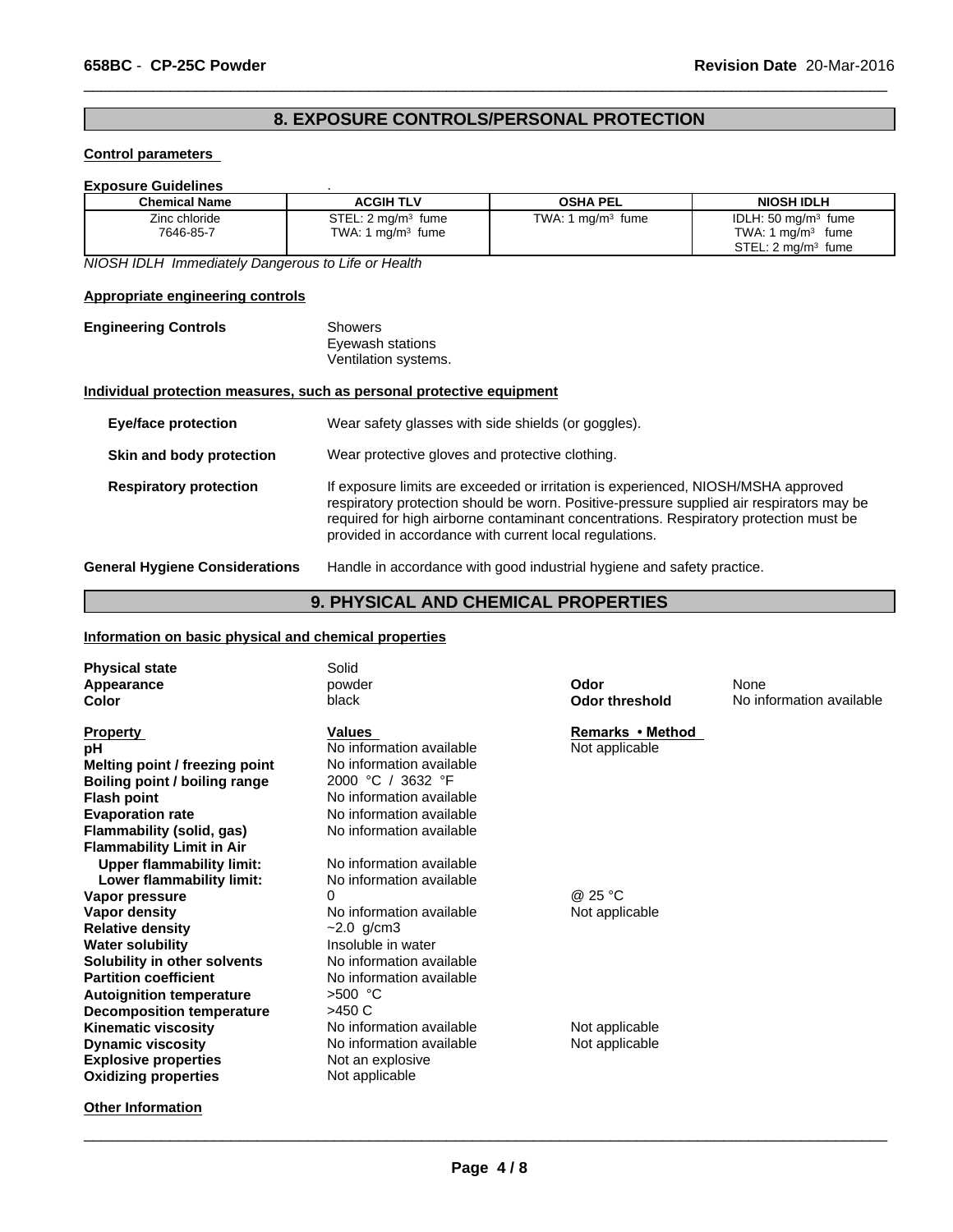**Softening point** No information available **Molecular weight** No information available **VOC Content (%)** No information available **Density** No information available **Bulk density** No information available

# **10. STABILITY AND REACTIVITY**

 $\overline{\phantom{a}}$  ,  $\overline{\phantom{a}}$  ,  $\overline{\phantom{a}}$  ,  $\overline{\phantom{a}}$  ,  $\overline{\phantom{a}}$  ,  $\overline{\phantom{a}}$  ,  $\overline{\phantom{a}}$  ,  $\overline{\phantom{a}}$  ,  $\overline{\phantom{a}}$  ,  $\overline{\phantom{a}}$  ,  $\overline{\phantom{a}}$  ,  $\overline{\phantom{a}}$  ,  $\overline{\phantom{a}}$  ,  $\overline{\phantom{a}}$  ,  $\overline{\phantom{a}}$  ,  $\overline{\phantom{a}}$ 

**Reactivity**  No data available

**Chemical stability** Stable under recommended storage conditions. **Possibility of Hazardous Reactions** None under normal processing. Hazardous polymerization Hazardous polymerization does not occur.

**Conditions to avoid**

Protect from moisture. Avoid dust formation. Do not expose to temperatures above 450 °C. **Incompatible materials** Strong oxidizing agents. **Hazardous Decomposition Products** Carbon monoxide. Carbon dioxide (CO2).

# **11. TOXICOLOGICAL INFORMATION**

# **Information on likely routes of exposure**

#### **Product Information**

| <b>Inhalation</b>   | May cause irritation. |
|---------------------|-----------------------|
| Eye contact         | Irritating to eyes.   |
| <b>Skin contact</b> | Irritating to skin.   |
| Ingestion           | No data available.    |

| <b>Chemical Name</b>       | Oral LD50            | Dermal LD50 | <b>Inhalation LC50</b> |
|----------------------------|----------------------|-------------|------------------------|
| Sulfamic acid<br>5329-14-6 | $= 1450$ mg/kg (Rat) |             |                        |
| Zinc chloride<br>7646-85-7 | $= 1100$ mg/kg (Rat) |             |                        |

#### **Information on toxicological effects**

**Symptoms** May cause redness and tearing of the eyes. May cause skin irritation. Redness. Coughing and/ or wheezing.

# **Delayed and immediate effects as well as chronic effects from short and long-term exposure**

| <b>Sensitization</b>            | No information available.                                      |
|---------------------------------|----------------------------------------------------------------|
| <b>Germ cell mutagenicity</b>   | No information available.                                      |
| Carcinogenicity                 | No information available.                                      |
| <b>Reproductive toxicity</b>    | No information available.                                      |
| <b>STOT - single exposure</b>   | Respiratory system.                                            |
| <b>STOT</b> - repeated exposure | No information available.                                      |
| <b>Target Organ Effects</b>     | Eyes, Skin, Respiratory system, Central Vascular System (CVS). |
| <b>Aspiration hazard</b>        | No information available.                                      |

**Numerical measures of toxicity - Product Information**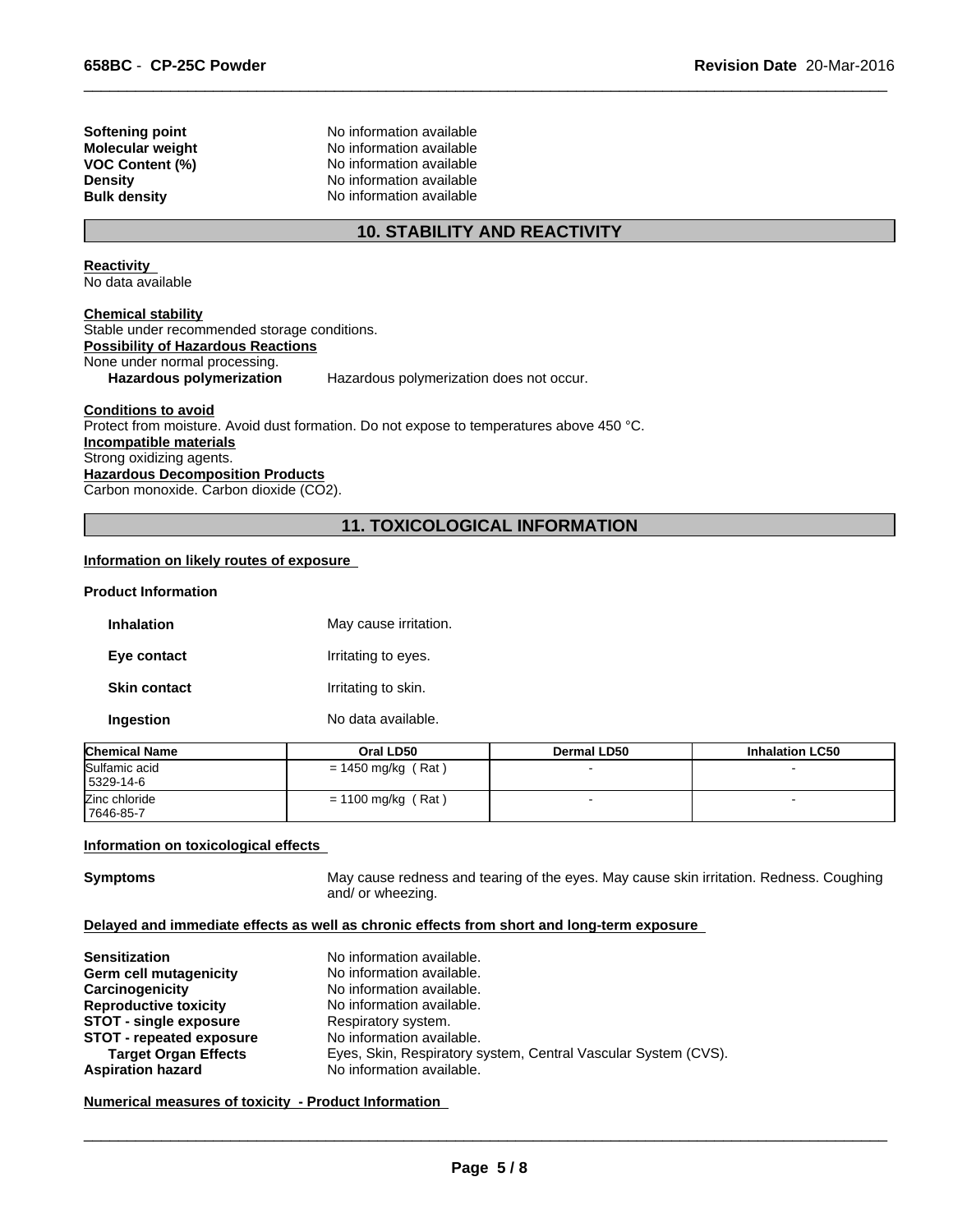# **The following values are calculated based on chapter 3.1 of the GHS document**.<br>ATEmix (oral) 9,273.00 mg/kg mg/l

**ATEmix (oral)** 9,273.00 mg/kg mg/l

# **12. ECOLOGICAL INFORMATION**

 $\overline{\phantom{a}}$  ,  $\overline{\phantom{a}}$  ,  $\overline{\phantom{a}}$  ,  $\overline{\phantom{a}}$  ,  $\overline{\phantom{a}}$  ,  $\overline{\phantom{a}}$  ,  $\overline{\phantom{a}}$  ,  $\overline{\phantom{a}}$  ,  $\overline{\phantom{a}}$  ,  $\overline{\phantom{a}}$  ,  $\overline{\phantom{a}}$  ,  $\overline{\phantom{a}}$  ,  $\overline{\phantom{a}}$  ,  $\overline{\phantom{a}}$  ,  $\overline{\phantom{a}}$  ,  $\overline{\phantom{a}}$ 

## **Ecotoxicity**

Harmful to aquatic life with long lasting effects

85 % of the mixture consists of components(s) of unknown hazards to the aquatic environment

| <b>Chemical Name</b> | Algae/aguatic plants | <b>Fish</b>                                   | Crustacea |
|----------------------|----------------------|-----------------------------------------------|-----------|
| Sulfamic acid        |                      | 96<br>Pimephales promelas<br>ıд               |           |
| 5329-1<br>$14 - F$   |                      | $\sim$ $\sim$ $\sim$<br>) static<br>ma/L<br>. |           |

# **Persistence and degradability**

No information available.

#### **Bioaccumulation**

No information available.

#### **Other adverse effects**

No information available

# **13. DISPOSAL CONSIDERATIONS**

| Waste treatment methods       | Disposal should be in accordance with applicable regional, national and local laws and |
|-------------------------------|----------------------------------------------------------------------------------------|
| <b>Disposal of wastes</b>     | regulations.                                                                           |
| <b>Contaminated packaging</b> | Do not reuse container.                                                                |

This product contains one or more substances that are listed with the State of California as a hazardous waste.

| <b>Chemical Name</b> | California Hazardous Waste Status |
|----------------------|-----------------------------------|
| Zinc chloride        | Toxic                             |
| 7646-85-7            | orrosive;                         |

# **14. TRANSPORT INFORMATION**

| <b>DOT</b>  | Not regulated |
|-------------|---------------|
| <b>TDG</b>  | Not regulated |
| <b>IATA</b> | Not regulated |
| <b>IMDG</b> | Not regulated |

# **15. REGULATORY INFORMATION**

| Complies |  |
|----------|--|
| Complies |  |
| Complies |  |
| Complies |  |
| Complies |  |
| Complies |  |
| Complies |  |
|          |  |

**Legend:** 

**TSCA** - United States Toxic Substances Control Act Section 8(b) Inventory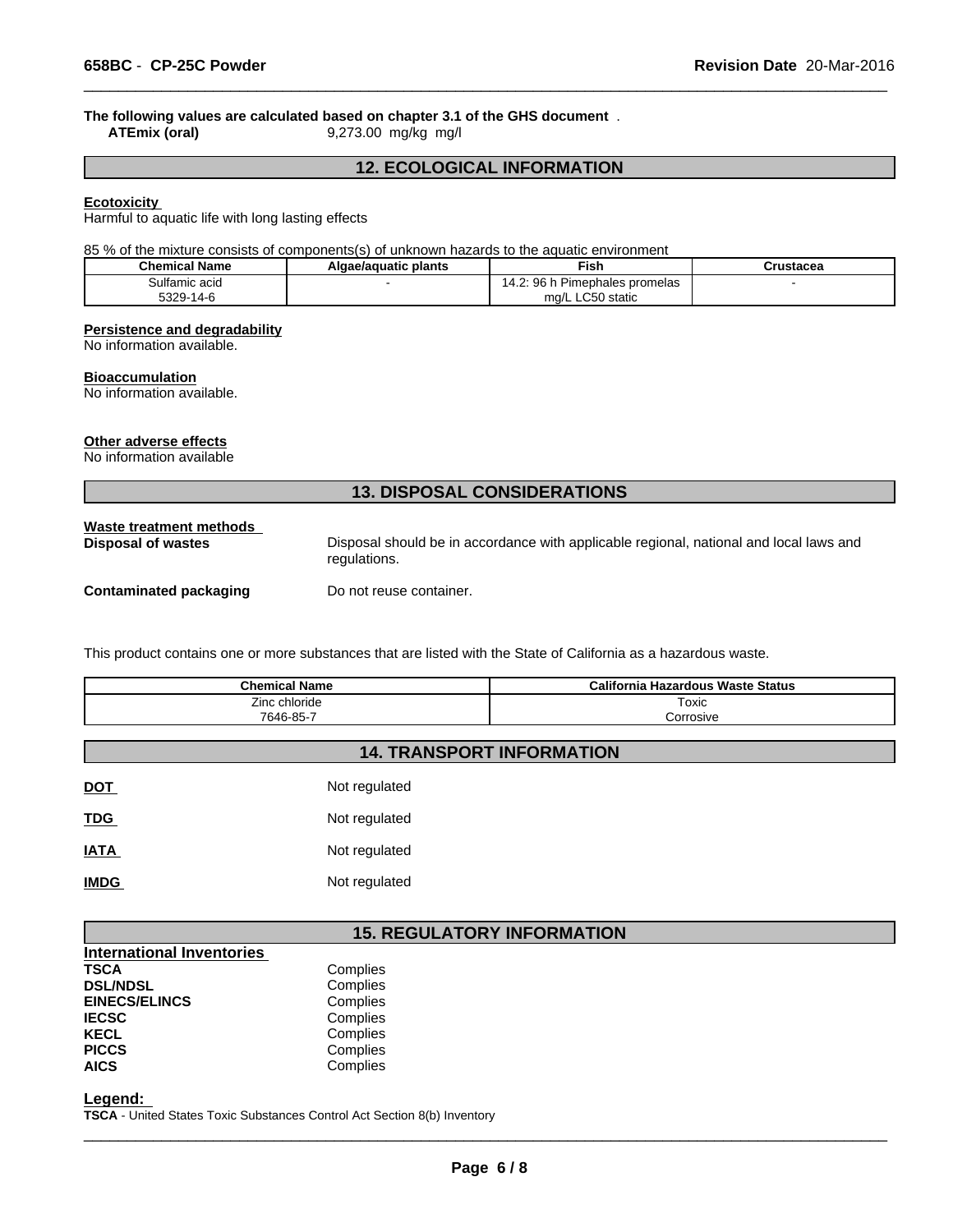**DSL/NDSL** - Canadian Domestic Substances List/Non-Domestic Substances List

**EINECS/ELINCS** - European Inventory of Existing Chemical Substances/European List of Notified Chemical Substances

**ENCS** - Japan Existing and New Chemical Substances

**IECSC** - China Inventory of Existing Chemical Substances

**KECL** - Korean Existing and Evaluated Chemical Substances

**PICCS** - Philippines Inventory of Chemicals and Chemical Substances

**AICS** - Australian Inventory of Chemical Substances

# **US Federal Regulations**

# **SARA 313**

Section 313 of Title III of the Superfund Amendments and Reauthorization Act of 1986 (SARA). This product contains a chemical or chemicals which are subject to the reporting requirements of the Act and Title 40 of the Code of Federal Regulations, Part 372

 $\overline{\phantom{a}}$  ,  $\overline{\phantom{a}}$  ,  $\overline{\phantom{a}}$  ,  $\overline{\phantom{a}}$  ,  $\overline{\phantom{a}}$  ,  $\overline{\phantom{a}}$  ,  $\overline{\phantom{a}}$  ,  $\overline{\phantom{a}}$  ,  $\overline{\phantom{a}}$  ,  $\overline{\phantom{a}}$  ,  $\overline{\phantom{a}}$  ,  $\overline{\phantom{a}}$  ,  $\overline{\phantom{a}}$  ,  $\overline{\phantom{a}}$  ,  $\overline{\phantom{a}}$  ,  $\overline{\phantom{a}}$ 

| <b>Chemical Name</b>                  | <b>SARA 313 - Threshold Values %</b> |  |
|---------------------------------------|--------------------------------------|--|
| Zinc chloride - 7646-85-7             | 1.0                                  |  |
| <b>SARA 311/312 Hazard Categories</b> |                                      |  |
| Acute health hazard                   | Yes                                  |  |
| <b>Chronic Health Hazard</b>          | No                                   |  |
| Fire hazard                           | No.                                  |  |
| Sudden release of pressure hazard     | No                                   |  |
| <b>Reactive Hazard</b>                | No                                   |  |

#### **CWA (Clean Water Act)**

This product contains the following substances which are regulated pollutants pursuant to the Clean Water Act (40 CFR 122.21 and 40 CFR 122.42)

| <b>Chemical Name</b>       | <b>CWA - Reportable</b><br>Quantities | <b>CWA - Toxic Pollutants</b> | <b>CWA - Priority Pollutants</b> | <b>CWA - Hazardous</b><br><b>Substances</b> |
|----------------------------|---------------------------------------|-------------------------------|----------------------------------|---------------------------------------------|
| Zinc chloride<br>7646-85-7 | 1000 lb                               |                               |                                  |                                             |

#### **CERCLA**

This material, as supplied, contains one or more substances regulated as a hazardous substance under the Comprehensive Environmental Response Compensation and Liability Act (CERCLA) (40 CFR 302)

| <b>Chemical Name</b> | <b>Hazardous Substances RQs</b> | <b>CERCLA/SARA RQ</b> | <b>Reportable Quantity (RQ)</b> |
|----------------------|---------------------------------|-----------------------|---------------------------------|
| Zinc chloride        | 1000 lb                         |                       | 1000 lb final RQ<br>^פ<br>שע    |
| 7646-85-7            |                                 |                       | RQ 454 kg final RQ              |

# **US State Regulations**

# **California Proposition 65**

This product does not contain any Proposition 65 chemicals

# **U.S. State Right-to-Know Regulations**

| <b>Chemical Name</b>       | <b>New Jersey</b> | <b>Massachusetts</b> | Pennsylvania |
|----------------------------|-------------------|----------------------|--------------|
| Sulfamic acid<br>5329-14-6 |                   |                      |              |
| Zinc chloride<br>7646-85-7 |                   |                      |              |

**U.S. EPA Label Information** 

**EPA Pesticide Registration Number** Not applicable

# **16. OTHER INFORMATION, INCLUDING DATE OF PREPARATION OF THE LAST REVISION**

| <b>NFPA</b>                                                                                   | <b>Health hazards 2</b>    | <b>Flammability 1</b> | Instability 0             | <b>Physical and Chemical</b><br><b>Properties -</b> |
|-----------------------------------------------------------------------------------------------|----------------------------|-----------------------|---------------------------|-----------------------------------------------------|
| <b>HMIS</b>                                                                                   | <b>Health hazards 2</b>    | <b>Flammability 1</b> | <b>Physical hazards</b> 0 | <b>Personal protection E</b>                        |
| <b>Issue Date</b><br><b>Revision Date</b><br><b>Revision Note</b><br>No information available | 20-Mar-2016<br>20-Mar-2016 |                       |                           |                                                     |